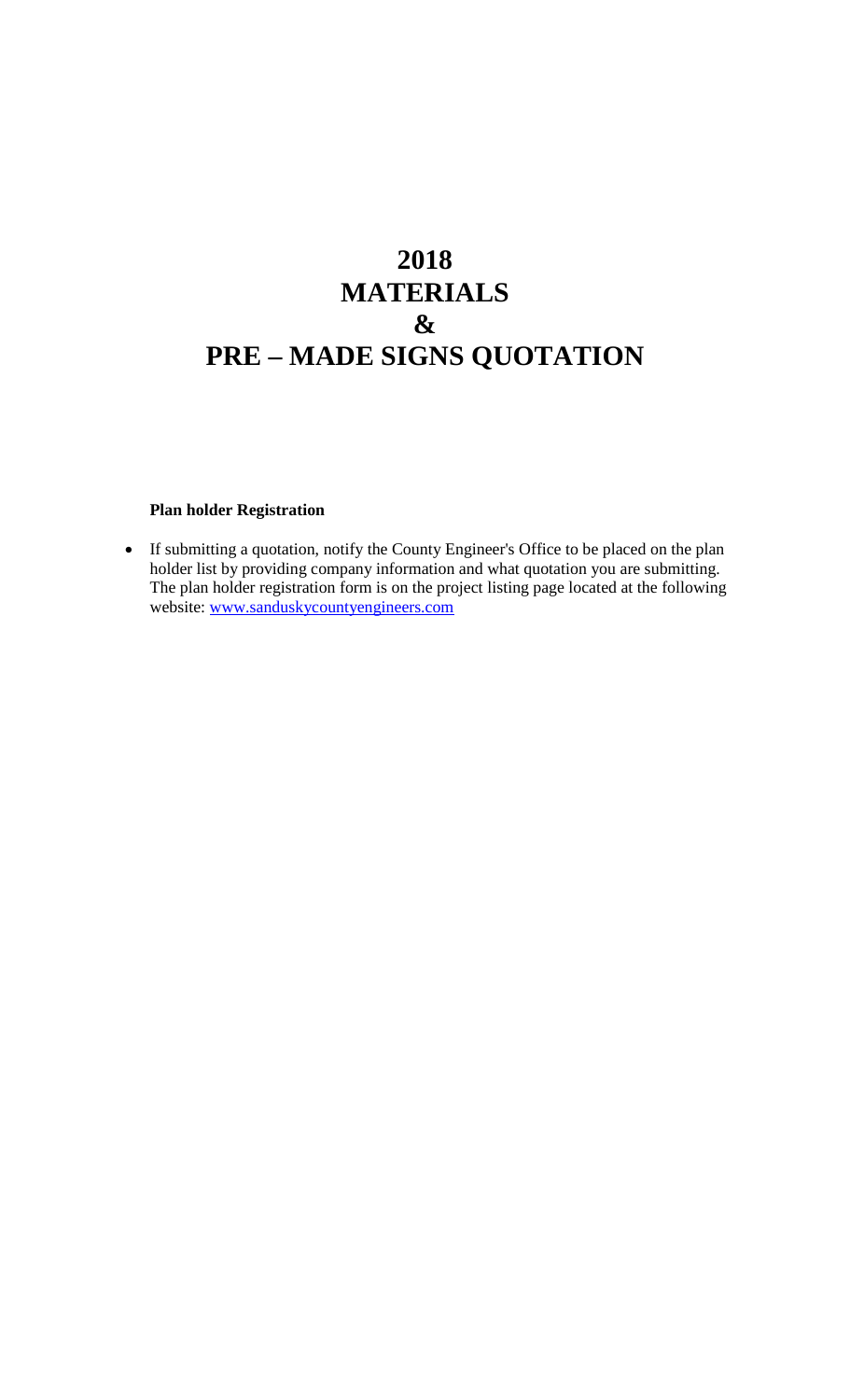### **2018 MATERIALS QUOTATION All material to be Avery High Intensity Prismatic (or equal)**

| Ref.           | <b>Quantities</b> | Unit  | <b>Item</b>                                                                                    | <b>Unit Price</b> | <b>Total</b><br>Amount |
|----------------|-------------------|-------|------------------------------------------------------------------------------------------------|-------------------|------------------------|
| $\mathbf{1}$   | 20                | Each  | .080 Alum Blanks 18" X 24"                                                                     |                   |                        |
| $\overline{c}$ | 50                | Each  | .080 Alum Blanks 36" X 12"                                                                     |                   |                        |
| 3              | 50                | Each  | .080 Alum Blanks 24" X 9"                                                                      |                   |                        |
| $\overline{4}$ | 75                | Each  | .080 Alum Blanks 30" X 9"                                                                      |                   |                        |
| 5              | 20                | Each  | .080 Alum Blanks 12" X 18"                                                                     |                   |                        |
| 6              | 20                | Each  | .080 Alum Blanks 18" X 18"                                                                     |                   |                        |
| 7              | 20                | Each  | .080 Alum Blanks 24" X 24"                                                                     |                   |                        |
| 8              | 20                | Each  | .080 Alum Blanks 24" X 30"                                                                     |                   |                        |
| $\mathbf{Q}$   | 150               | Each  | 8' Three Pound U Channel Sign Post<br><b>Green</b>                                             |                   |                        |
| 10             | 150               | Each  | 11' Three Pound U Channel Sign Post<br><b>Green</b>                                            |                   |                        |
| 11             | 75                | Each  | 12" Slot Large Sign Cross Pieces # 37-226                                                      |                   |                        |
| 12             | 50                | Each  | 12" Slot Large Sign Bracket #37-220                                                            |                   |                        |
| 13             | 25                | Each  | 5" Cross T Bracket<br>512CPF090                                                                |                   |                        |
| 14             | 25                | Each  | 5" 90 Degree Bracket<br>512UCF090                                                              |                   |                        |
| 15             | 25                | Each  | 5" 180 Degree Bracket<br>512UCF180                                                             |                   |                        |
| 16             | 50                | Each  | VS-1C Cantilever Brackets 14 1/2"                                                              |                   |                        |
| 17             | 75                | Each  | VS-800 Metro Cantilever Brackets 24"                                                           |                   |                        |
| 18             | 200               | Each  | Buckle for Stainless Steel Strap 3/4" Wide<br>RHSSHBU3465                                      |                   |                        |
| 19             | 1                 | Each  | White 24" X 50 Yrds High Intensity Prismatic<br><b>NOTE: This Material will be Avery Brand</b> |                   |                        |
| 20             | 1                 | Each  | White 30" X 50 Yrds High Intensity Prismatic<br><b>NOTE: This Material will be Avery Brand</b> |                   |                        |
| 21             | $\overline{4}$    | Rolls | 30" x 50 yards<br>Green Electro Cut Film                                                       |                   |                        |
| 22             | 2                 | Rolls | 24" x 50 yards Black Electro Cut Film<br><b>NOTE: This Material will be 3M 1178 Series</b>     |                   |                        |
| 23             | 50                | Each  | Yellow Blank Faces with Black Border<br>$30"$ x $30"$                                          |                   |                        |
| 24             | 25                | Each  | <b>Stop Sign Faces</b><br>30" x 30"                                                            |                   |                        |
| 25             | $\mathbf{1}$      | Roll  | 12" Roll Transfer Tape<br>AT-60 RTAPE                                                          |                   |                        |
| 26             | $\mathbf{1}$      | Roll  | 24" Roll Transfer Tape<br>AT-60 RTAPE                                                          |                   |                        |
| 27             | $\mathbf{1}$      | Roll  | 30" Roll Transfer Tape<br>AT-60 RTAPE                                                          |                   |                        |
| 28             | $\mathbf{1}$      | Each  | 36" Speed Press Vinyl Applicator Kit                                                           |                   |                        |
| 29             | 6                 | Each  | Dynaflex Sign Stands 30" Legs w/ Screwlock<br>(DF3003W)                                        |                   |                        |
| 30             | $\overline{c}$    | Each  | 36" Orange Super Bright Roll-Up Sign<br>"(W20-1) Road Work Ahead" (RUR36-200)                  |                   |                        |
| 31             | $\overline{c}$    | Each  | 36" Orange Super Bright Roll-Up Sign<br>"(W20-4) One Lane Ahead" (RUR36-200)                   |                   |                        |
| 32             | $\overline{c}$    | Each  | 36" Orange Super Bright Roll-Up Sign<br>"(W20-7) Flagger Ahead (SYM)" (RUR36-200)              |                   |                        |
| 33             | $\mathbf{1}$      | Each  | 36" Orange Super Bright F&R w/ DF3000S Stand<br>"(W21-8) Mowing Ahead" (DF3000X-36)            |                   |                        |

## **UNIT PRICE QUOTATION**

#### **TOTAL AMOUNT OF QUOTATION FOR MATERIALS………..…………………. \_\_\_\_\_\_\_\_\_\_\_\_**

**Have you double checked your quotation ??? Errors or omissions could result in your quotation being declared informal.**

**This page is a part of the proposal of …………………………………………….………………………………………………..**

**(Company)**

**………………………………………………………… (Signature)**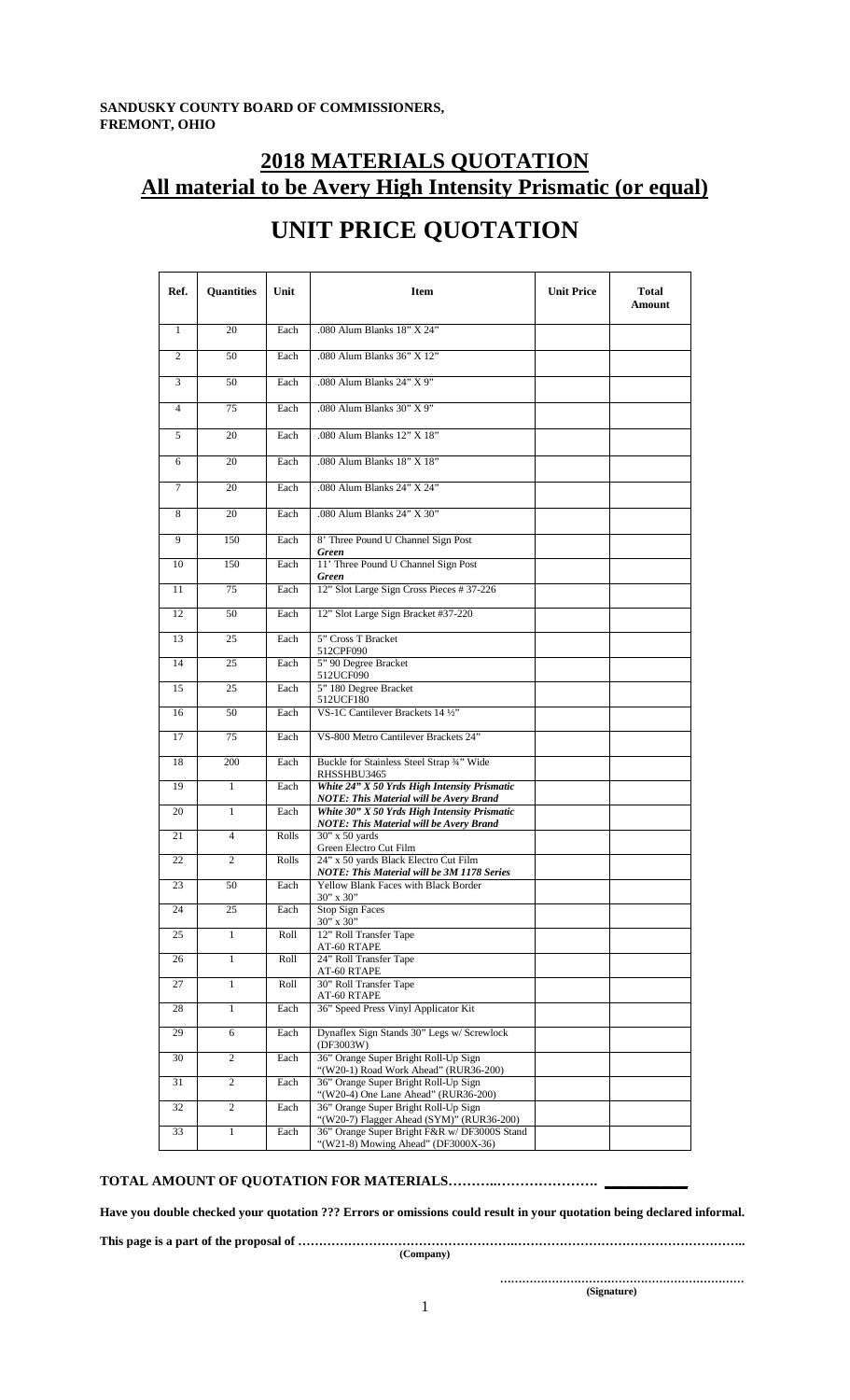**SANDUSKY COUNTY BOARD OF COMMISSIONERS, FREMONT, OHIO**

### **2018 PRE – MADE SIGNS QUOTATION All material to be Avery High Intensity Prismatic (or equal)**

| Ref.           | <b>Quantities</b> | Unit | <b>Item</b>                                 | <b>Unit Price</b> | <b>Total</b><br>Amount |
|----------------|-------------------|------|---------------------------------------------|-------------------|------------------------|
| $\mathbf{1}$   | 5                 | Each | Yield $R1-2-30"$                            |                   |                        |
| 2              | 20                | Each | Speed Limit (Blank Speed) R2-1-24" x 30"    |                   |                        |
| 3              | 10                | Each | Reduced Speed W3-5 36" x 36"                |                   |                        |
| $\overline{4}$ | $\overline{4}$    | Each | School Speed (When Flashing) S5-1 24" x 48" |                   |                        |
| $\mathfrak{F}$ | $\tau$            | Each | Road Closed R11-2 48" x 30"                 |                   |                        |
| 6              | 6                 | Each | Winding Road W1-5R-30"                      |                   |                        |
| $\tau$         | 6                 | Each | Winding Road W1-5L-30"                      |                   |                        |
| 8              | 5                 | Each | Large DBL. Arrow W1-7 48" x 24"             |                   |                        |
| $\mathbf{Q}$   | 20                | Each | Chevron W1-8 18" x 24"                      |                   |                        |
| 10             | $\overline{4}$    | Each | School Cross Walk S1-1-36"                  |                   |                        |
| 11             | 10                | Each | Advisory 35 MPH W13-1-18"                   |                   |                        |

## **UNIT PRICE QUOTATION**

**TOTAL AMOUNT FOR PRE-MADE SIGNS QUOTATION………..………………. \_\_\_\_\_\_\_\_\_\_\_\_**

**GRAND TOTAL FOR MATERIALS & PRE-MADE SIGNS QUOTATION..….…. \_\_\_\_\_\_\_\_\_\_\_\_**

**Have you double checked your quotation ??? Errors or omissions could result in your quotation being declared informal.**

**This page is a part of the proposal of …………………………………………….……………………………………………….**

**(Company)**

**………………………………………………………… (Signature)**

2